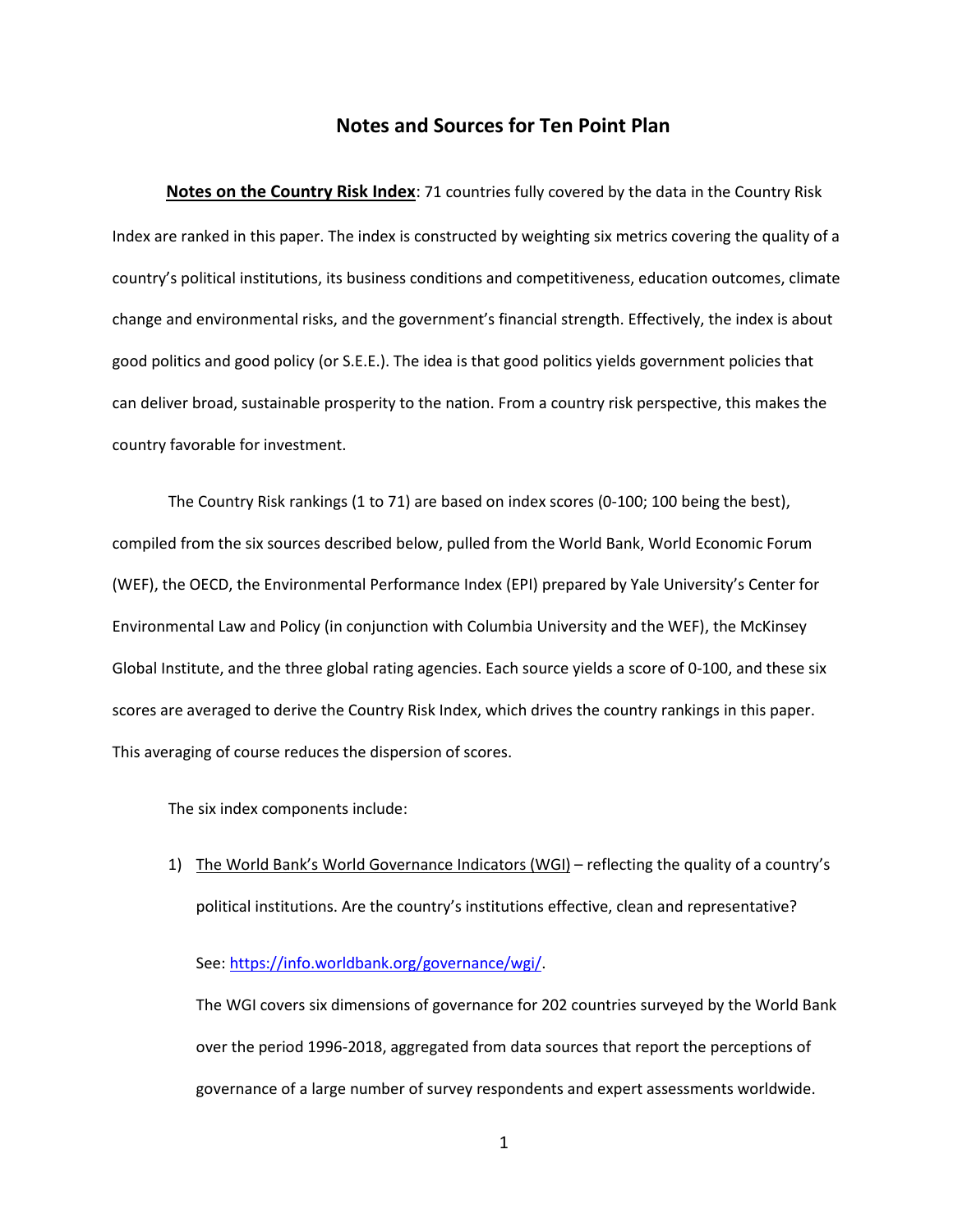The six governance indicators include: Voice and Accountability (i.e., democracy, or popular participation in government); Political Stability and Absence of Violence (the likelihood of political instability or violence); Government Effectiveness (the quality of public services and policy, and independence from political pressures); Regulatory Quality (the government's ability to implement regulations that promote the private sector); Rule of Law (confidence in society's rules, especially related to contract enforcement, private property, the courts and police); and, Control of Corruption (the extent of capture of the state by private interests). From the WGI web site: "These aggregate indicators combine the views of a large number of enterprise, citizen and expert survey respondents in industrial and developing countries. They are based on over 30 individual data sources produced by a variety of survey institutes, think tanks, non-governmental organizations, international organizations, and private sector firms."

The percentage ranks of a country, between 0-100, are pulled from the WGI database of 202 countries for the 71 countries in the Country Risk Index, along the six WGI dimensions, and then averaged into one score for "institutions". This score, a proxy for the quality of a country's political institutions, is given a 1/6 weight in the Country Risk Index.

2) The World Bank's "Ease of Doing Business" rankings – assessing business conditions. How easy is it for businesses to operate in the country?

### See: [https://www.doingbusiness.org/en/rankings.](https://www.doingbusiness.org/en/rankings)

The Doing Business rankings cover 190 countries. From the Doing Business web site: "Economies are ranked on their ease of doing business, from 1–190. A high ease of doing business ranking means the regulatory environment is more conducive to the starting and operation of a local firm. The rankings are determined by sorting the aggregate [scores](https://www.doingbusiness.org/en/data/doing-business-score) on 10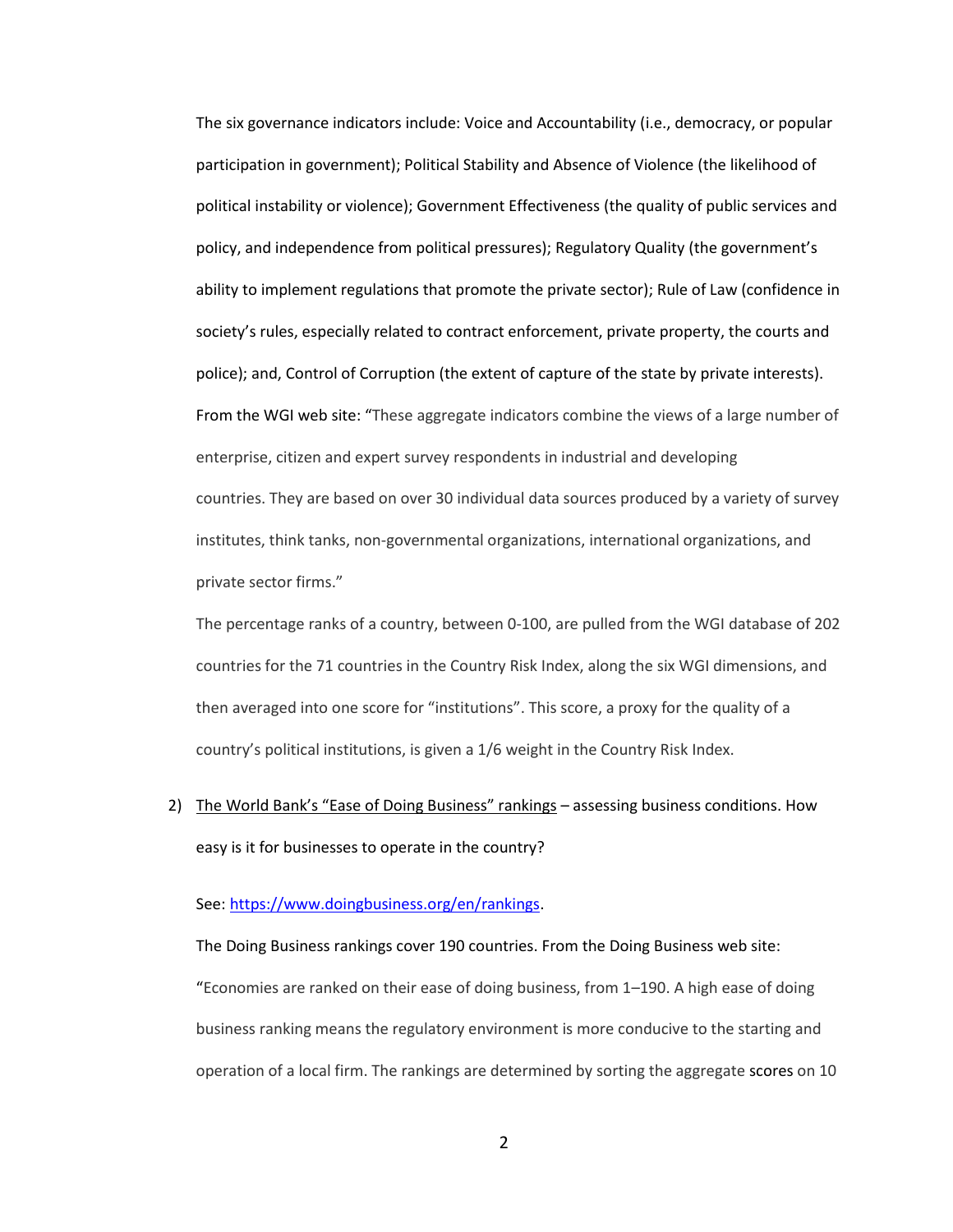topics, each consisting of several indicators, giving equal weight to each topic." The ten topics include: Starting a business; Dealing with construction permits; Getting electricity; Registering property; Getting credit; Protecting minority investors; Paying taxes; Trading across borders; Enforcing contracts; and, Resolving insolvencies. The World Bank analyzes regulations, quantifying 41 indicators that reflect factors such as time, cost and complexity in order to rank them by best practice.

A percentile rank (0-100) is calculated from the aggregate "ease of doing business" ranking of the 190 countries. This percent ranking, between 0-100, is used as the "business climate" score for the 71 countries, which is given a 1/6 weight in the Country Risk Index.

3) The World Economic Forum's (WEF) Global Competitiveness Index – assessing a country's capacity to deliver prosperity and productivity. How innovative are the country's firms? How skilled is its workforce? How strong is the infrastructure? How open is the economy to international exchange? How deep and free are the country's markets?

See: [WEF Global Competitiveness Report 2019.](http://www3.weforum.org/docs/WEF_TheGlobalCompetitivenessReport2019.pdf) The WEF's World Competitiveness Index seeks to capture in a score the long-run competitiveness of each of the 141 countries in the sample. From the WEF web site: "The index is an annual yardstick for policy-makers to… assess their progress against the full set of factors that determine productivity. These are organized into 12 pillars: Institutions; Infrastructure; ICT adoption; Macroeconomic stability; Health; Skills; Product market; Labour market; Financial system; Market size; Business dynamism; and Innovation capability." Each pillar consists of numerous components, with data pulled from other international agencies (e.g., the IMF, the OECD, the World Bank, the WTO, UN agencies, the International Telecommunication Union, SCIMago, and NGOs), as well as a significant portion of metrics that are based on surveys of corporate executives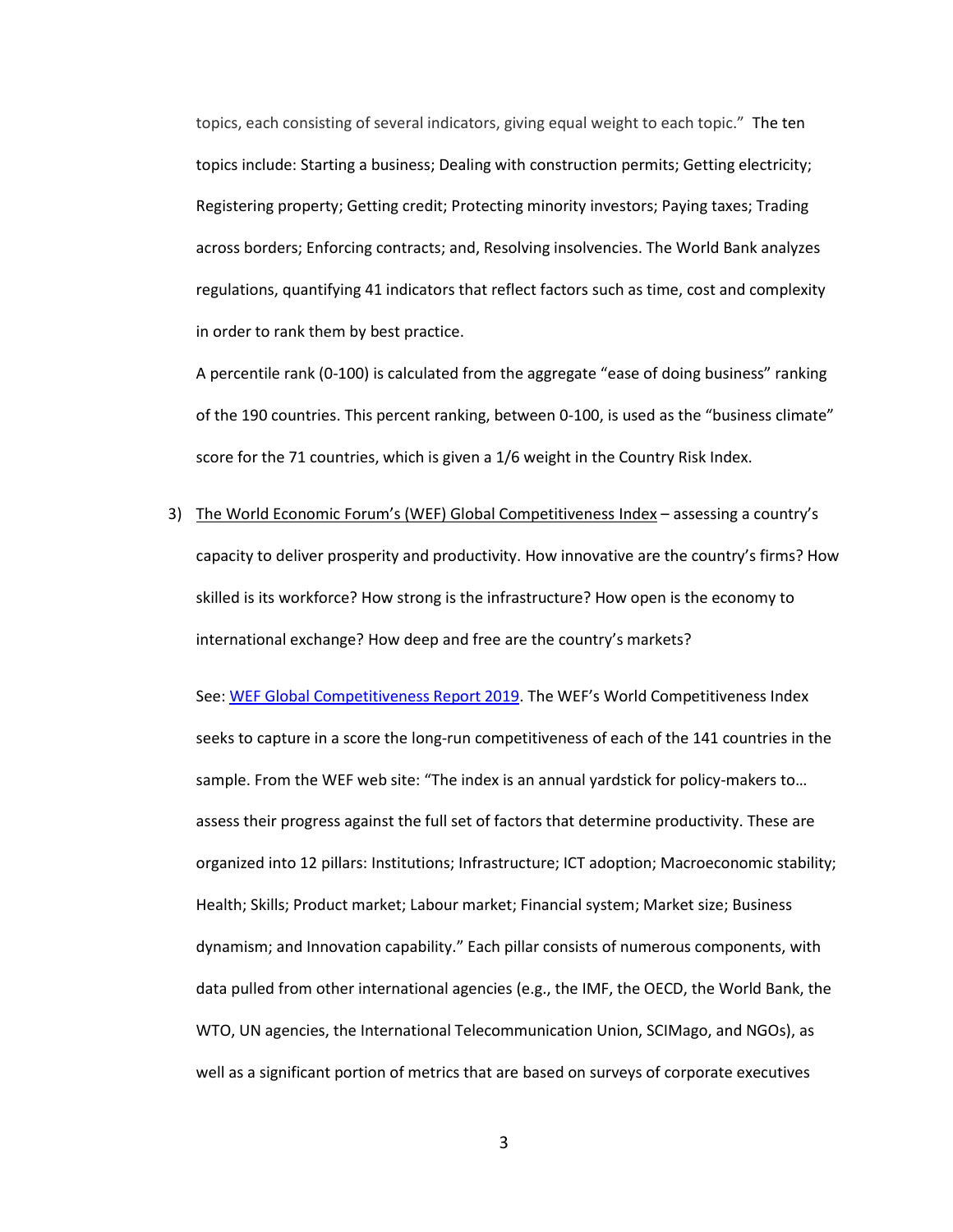$(^{216,000}$  of them) done by the WEF on various components, including free markets, workforce skills, business dynamism and innovation. It is probably the most comprehensive country snapshot among the six components of the Country Risk Index. A percentile rank (0-100) is calculated from the aggregate "competitiveness" ranking of 141 countries. This percent ranking, between 0-100, is used as the "competitiveness" score for the 71 countries, which is given a 1/6 weight in the Country Risk Index.

#### 4) The Organization for Economic Cooperation and Development's (OECD) Program for

International Student Assessment (PISA) – testing high school students in math, science and reading. How prepared are students to go on to college and work?

See: [PISA 2018.](https://www.oecd-ilibrary.org/sites/5f07c754-en/index.html?itemId=/content/publication/5f07c754-en) From the PISA web site: "PISA measures 15-year-olds' ability to use their reading, mathematics and science knowledge and skills to meet real-life challenges… [It] examines what students know in reading, mathematics and science, and what they can do with what they know. It provides the most comprehensive and rigorous international assessment of student learning outcomes to date. Results from PISA indicate the quality and equity of learning outcomes attained around the world, and allow educators and policy makers to learn from the policies and practices applied in other countries." Mean test scores in reading, math and science for each country are averaged and ranked. The percentile rank (0-100) is calculated from the average of the mean scores for 77 countries in the PISA exercise. This provides a forward-looking indicator of future workforce quality. This percent ranking is used as the "education" score for the 71 countries, which is given a 1/6 weight in the Country Risk Index.

5) Climate and Environmental Risks – assessing a country's impact on climate change and overall performance on environmental issues, as well as its exposure to climate and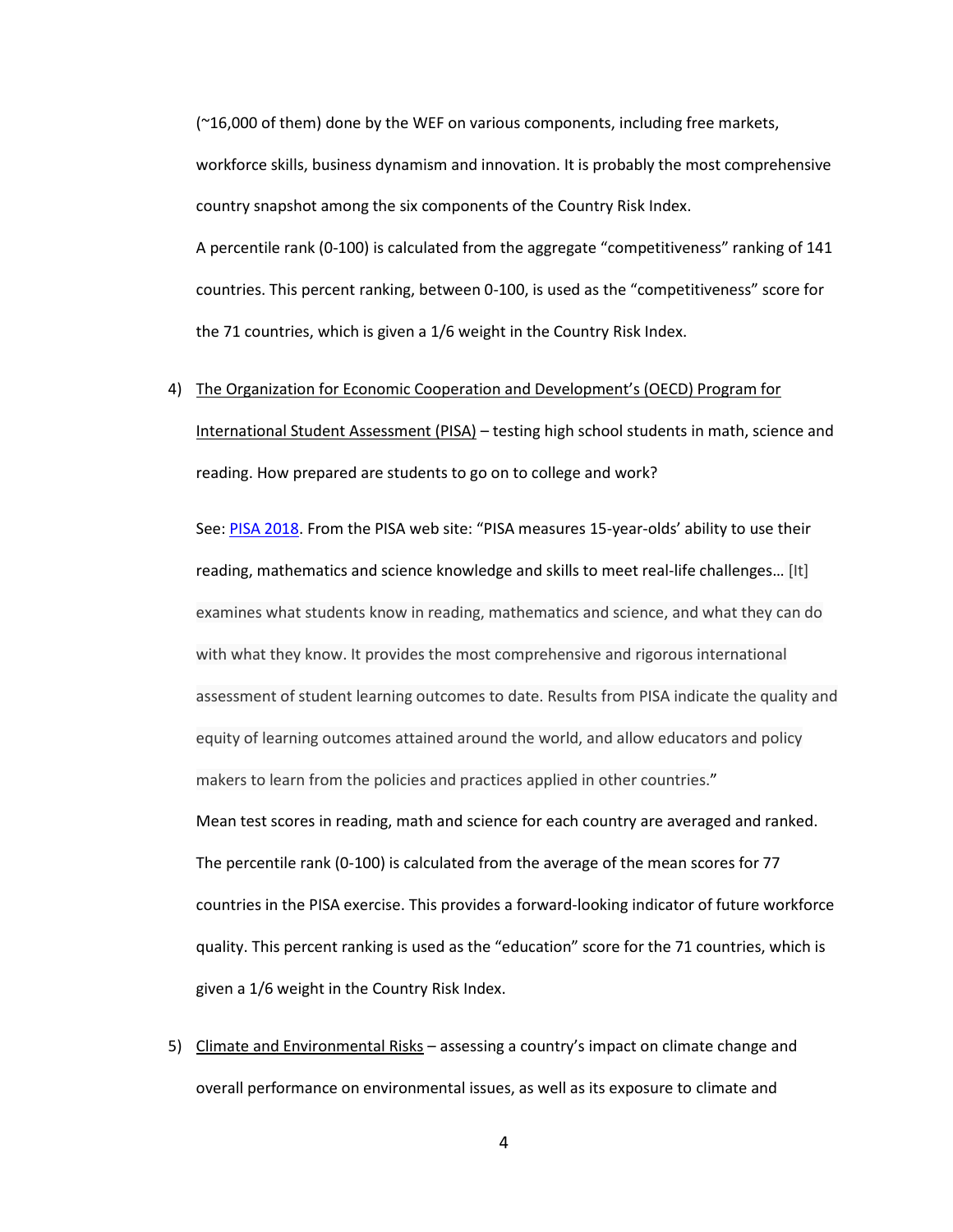environmental hazards in the future. How heavy are the country's greenhouse gas (GHG) emissions? How favorable are the country's policies on climate change, biodiversity protection and pollution? What are the current and future health and socioeconomic risks to the country from climate change and environmental degradation?

See: the Environmental Performance Index (EPI), prepared by Yale and Columbia Universities, with the WEF, at [https://epi.envirocenter.yale.edu/epi-topline;](https://epi.envirocenter.yale.edu/epi-topline) the World Bank's CO2 emissions data (carbon intensity in terms of GDP and per capita, as well as gross annual emissions) at [World Bank CO2 emissions data;](https://data.worldbank.org/indicator/EN.ATM.CO2E.PP.GD) and, the McKinsey Global Institute's "Climate Risk and Response" report of January 2020, at [MGI Climate Risk and Response](https://www.mckinsey.com/business-functions/sustainability/our-insights/climate-risk-and-response-physical-hazards-and-socioeconomic-impacts) 

## [report.](https://www.mckinsey.com/business-functions/sustainability/our-insights/climate-risk-and-response-physical-hazards-and-socioeconomic-impacts)

The Climate and Environmental Risks score aggregates, with 25% weights, the following four components: I) Yale Environmental Center's Environmental Performance Index (aggregate EPI score) for 180 countries, which covers "environmental health" (i.e., the exposure of the population of a country to the health effects of air and water pollution) and "ecosystem vitality", which includes the country's climate change impact (CO2 and other GHG emissions), as well as biodiversity, forests and fisheries protections, and air, water and agricultural pollution policies. The percentile ranking of a country's EPI score is calculated, and weighted 25%. II) Inclusion separately of a key component of the EPI, the Climate Change metric (CCT) which forms part of "ecosystem vitality", because of the importance of global warming to future country risks, both in terms of the planetary impact and the degree of adjustment an individual country will have to make in order to shift its economy to a low carbon basis, impacting future GDP growth. This metric includes CO2 intensity of GDP and power generation, methane and other emissions as subcomponents. The percentile ranking of the EPI's Climate Change score for 180 countries likewise is calculated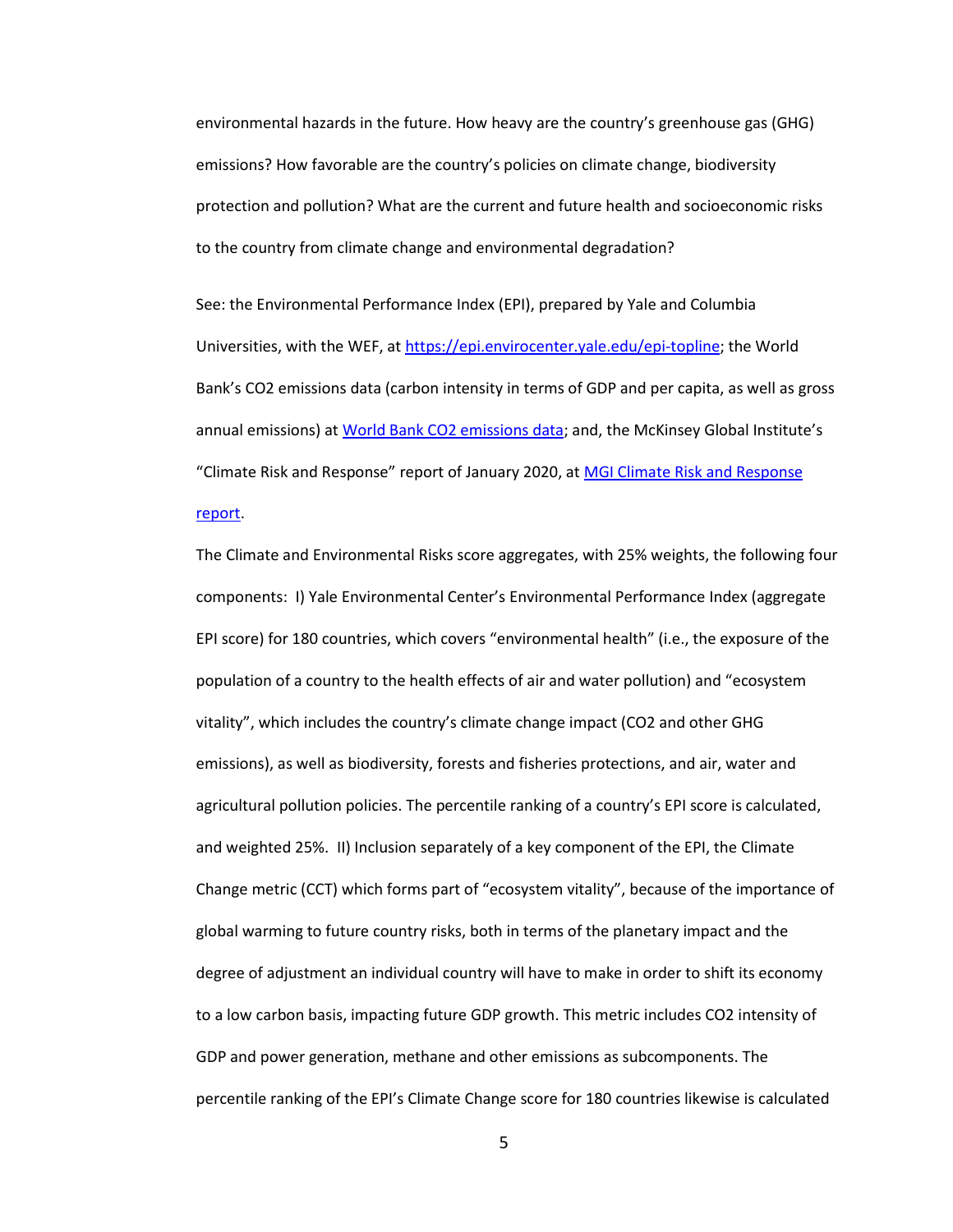and weighted 25%. III) The World Bank's reporting of CO2 emissions for 204 countries, including (a) total annual CO2 emissions (kilotons) which proxies a country's overall national impact on climate change, driven by a country's size in terms of its economy and population, but also the profile of its economy and emissions policy, and (b) CO2 emissions per capita (metric tons). These two percentile rankings (kilotons of CO2 emitted p.a. and metric tons per capita emitted p.a.) are averaged and weighted 25%. These two World Bank metrics complete the coverage of carbon emissions, given that carbon intensity of GDP, i.e. metric tons of CO2 emitted per USD of GDP, is already included in the EPI, in the Climate Change (CCT) subcomponent. As such, a country's impact on climate change gets a heavy weight in the overall Climate and Environmental Risks component of the Country Risk Index. And, IV) MGI's (McKinsey's) grouping of 105 countries by an assessment of their vulnerability, over the next 30 years, to climate hazards, including the severity of socioeconomic (e.g. GDP) impacts. MGI grouped 105 countries into six categories based on the impact later this century of substantial global warming trends. The six country categories are: significantly hotter and more humid; hotter and more humid; hotter (but not more humid, so such countries might also be vulnerable to "water stress"); "water stress" countries, i.e., countries with a substantial vulnerability to drought; low risk countries; and diverse climate countries, the latter whose territory covers regions subject to different climate impacts, due to geographic size and dispersion across latitudes. The author of Ten Point Plan (Scher) scored these countries in 4 numeric groups, according to MGI's 6 categories, assessing the relative severity of each category's climate vulnerability based on MGI's descriptions. Thus, the 105 countries were scored in four buckets as follows: 30 (most vulnerable to climate hazards); 50 (vulnerable); 70 (less vulnerable); and 90 (least vulnerable to climate hazards), effectively distributing countries on the 0-100 scale. Scored at 30 were countries in the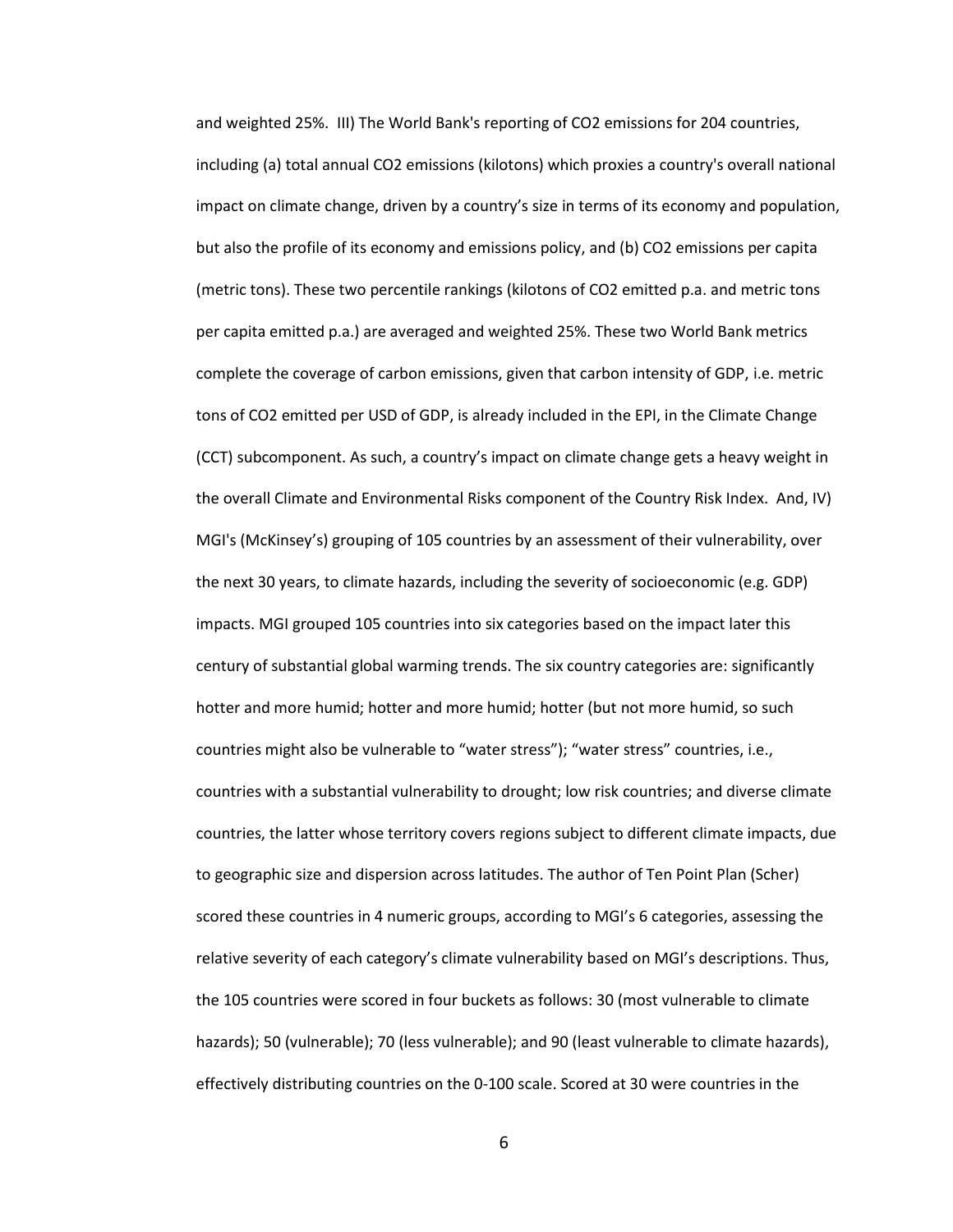'significantly hotter and more humid' and 'water stress' categories; at 50 were countries in the 'hotter, but not more humid' category; at 70 were countries in the 'hotter and more humid' and 'diverse climate' categories; and, at 90 were countries in the 'low risk" category. Unfortunately, only 42 countries of the 71 countries in the country risk sample were covered by MGI's analysis, because 29 smaller countries that are included in the Country Risk Index (e.g. Singapore) were not included, because it was too difficult for McKinsey to assess future climate vulnerability due to their small size. Therefore, these remaining 29 countries in the Country Risk Index were included in the Climate and Environmental Risk component, but did not utilize the MGI score on climate hazards in calculation of the index. This creates a modest "apples and oranges" issue within the Climate and Environmental Risk score between 42 larger and 29 smaller countries. However, this defect is offset by the fact that MGI's assessment of future climate impacts across countries is very useful, innovative and unique. Notably, MGI attempts to assess the socioeconomic impacts, rather than just emissions and other current environmental outcomes scored in the rest of the Climate and Environmental Risks components. MGI attempts to assess future climate hazards, according to their impact on: human life and ability to work, food sources, physical assets and infrastructure, and natural capital such as habitats and biomes. MGI utilizes six metrics to assess countries, including: the share of a country's population vulnerable to deadly heat waves; the annual share of outside workers impacted by heat/humidity; the annual demand for water in a country vs. its supply; the portion of time over a decade that a country will experience drought; the annual percent of capital stock at risk of damage from riverine flooding; and, the share of a country's land surface subject to a changing climate classification. Some countries in fact may experience some positive socioeconomic effects from climate change, such as countries in northern climates, including Canada and Russia,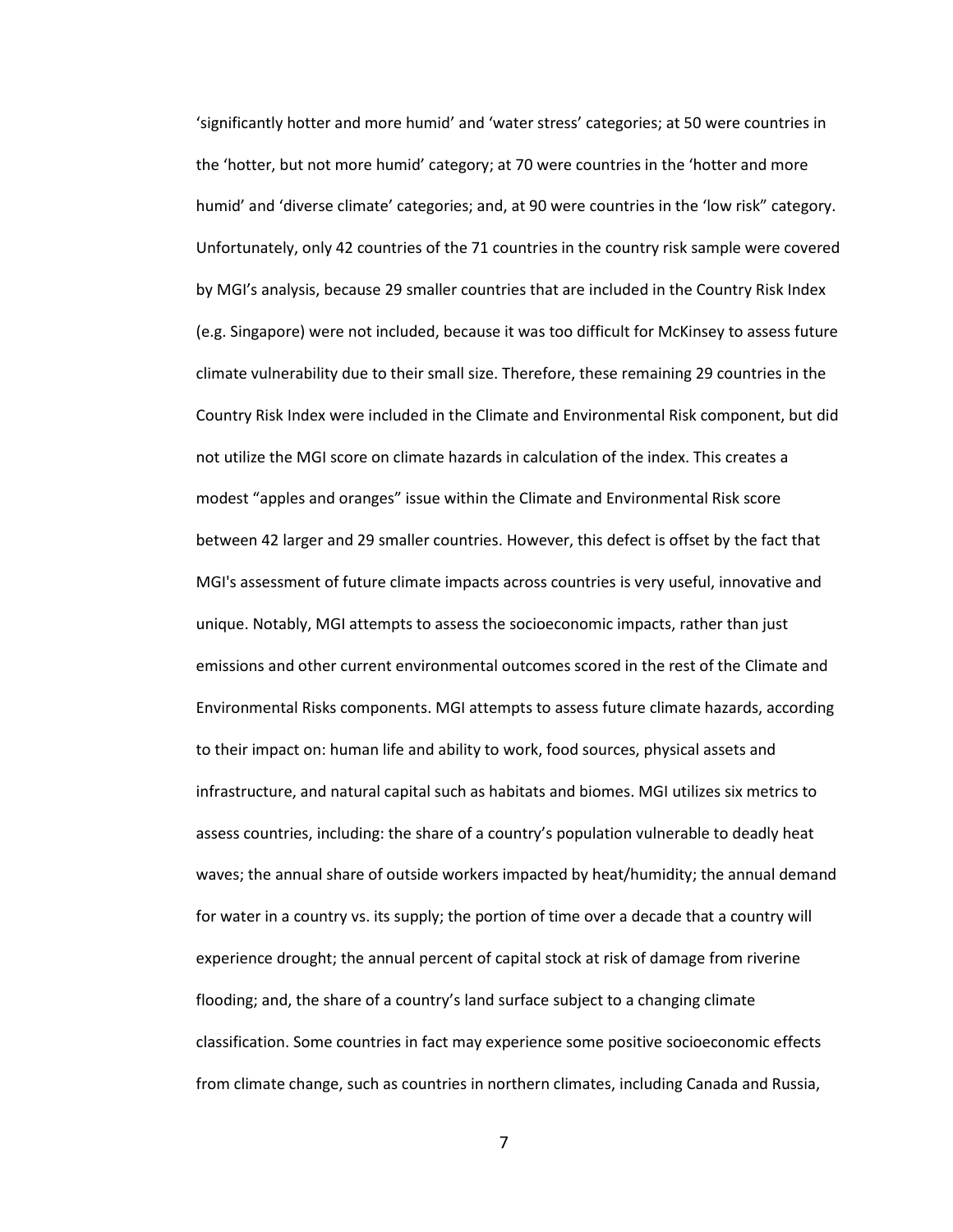where crop yields and tourism revenues could rise with global warming. These countries therefore find themselves in the 'low risk' category with a score of 90 in the MGI portion of the index. To sum up, the EPI, the EPI's Climate component, the World Bank's emissions measures, and the MGI's climate hazard vulnerability assessment, are all given a 25% weight to drive this paper's "climate and environmental" component of the Country Risk Index, which is given a 1/6 weight.

6) Sovereign Ratings – country rankings based on the credit quality of the national government, obtained from the three global rating agencies – Moody's, Standard & Poor's and Fitch. Will a country's government have trouble paying its creditors back? What is the level of savings in the economy? How flexible and dynamic is the country in terms of being able to handle financial stress?

See the web sites of [Moody's,](https://www.moodys.com/research/Sovereign-Supranational-Rating-List--PBC_186519) [S&P,](https://www.spglobal.com/ratings/en/index#find_a_rating) an[d Fitch](https://www.fitchratings.com/site/search?content=entity&filter=MARKET%20SECTOR%5ESovereigns%20%26%20Supranationals%5ESovereigns) for rating agency sovereign ratings, which follow the AAA-D scale. AAA is the lowest risk sovereign (the best sovereign rating, i.e. a government most likely to pay back its sovereign bond debt on time and in full); D means the government is in default. The rating agency scale in this exercise has 19 notches AAA, AA+, AA, AA-, A, etc., all the way down to CCC- and lower. (Moody's scale has a slightly different notation.) These rating notches were assigned numeric values in 5-point intervals, from 95 (AAA-rated) down to 5 (CCC- or lower). The scores of the three rating agencies' ratings, which sometimes differ, were averaged to obtain the final "government financial strength" score, that has been included in the Country Risk Index and given a 1/6 weight. For example, while Singapore, Germany and Canada all received a score of 95 in this category, because they all have a AAA rating with all three rating agencies, the U.S. received a lower (worse) score of 93.3 because one agency, S&P, gives the U.S. a AA+ rating (score of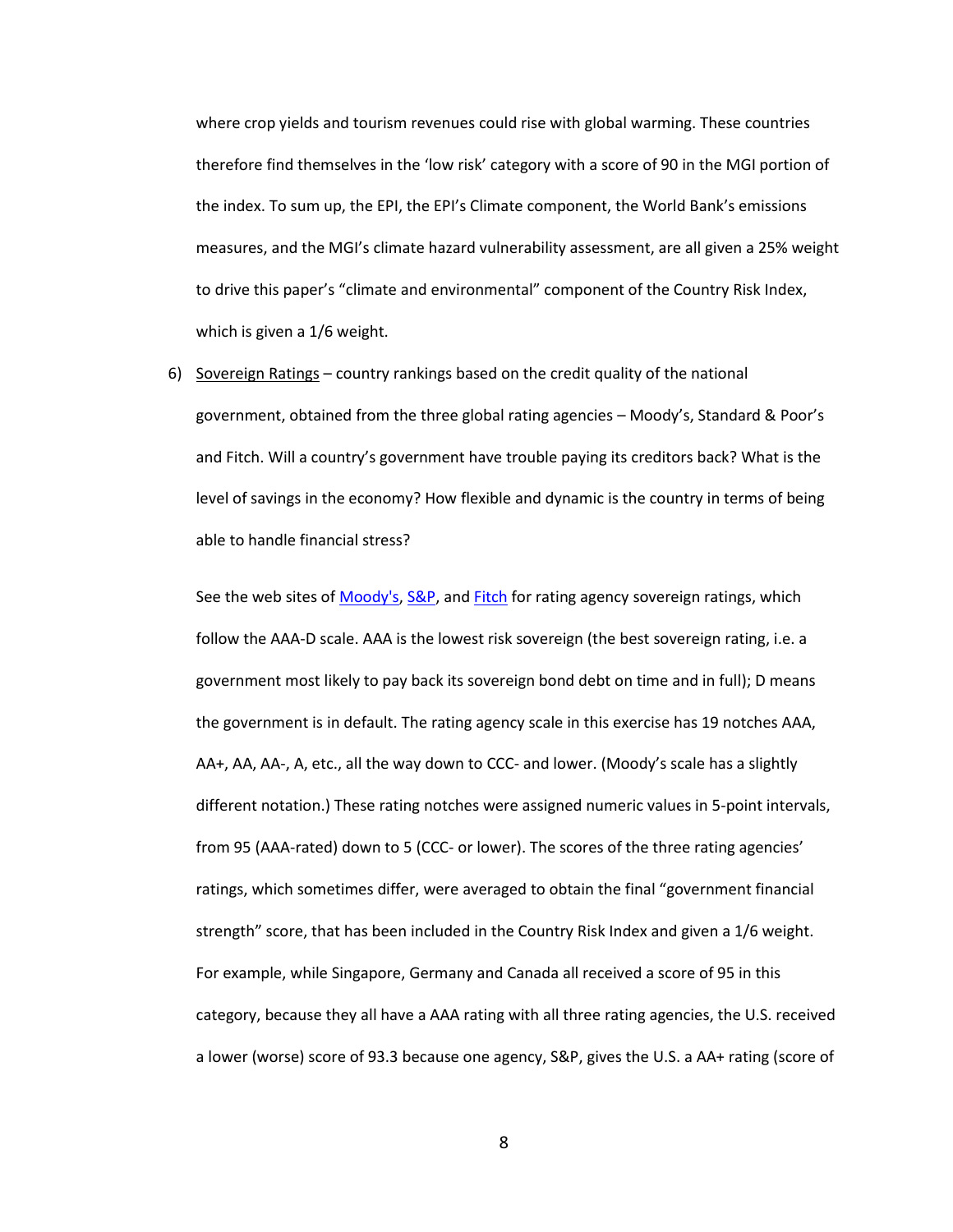90), while both Moody's and Fitch assign the U.S. a AAA rating (95). The average sovereign rating score is given a 1/6 weight in the Country Risk Index.

The Country Risk Index in this paper averages the scores from these six sources. While there is some conceptual overlap, each of the six rankings deals with a different component of country risk. In contrast to other country risk measures used in the field, this exercise gives substantial weight (1/6 each) to the quality of a country's education system and a country's responsibility for and exposure to climate and environmental risks, as leading indicators of future success. Inclusion of these two metrics sharply limits the sample size to around 70 countries, given data limitations. Because the sample sizes of the six categories differ, because the final score is an average of the six scores, and because scoring formulas vary for each component, including in some case using averages of subcomponent rankings (e.g. for Climate and Environmental Risks) and scoring at intervals (e.g. for Sovereign Financial Strength), the dispersion of scores varies for the components. The overall country risk score range is 23-90, within a theoretical 0-100 range. The score ranges for the components are: WGI (20-100); WB Biz (25-100); WEF (35-99); Pisa (0-99); Climate & Environmental (20-80); and Sovereign Financial Strength (7-95).

The Country Risk Index and Rankings in this paper are in good company. Country risk and sovereign credit risk measures and models are aplenty – in rating agencies, banks, and subscription services, such as the Economist Intelligence Unit, Roubini, and IHS Global. This is not an exhaustive list. Eurasia Group also produces indices, but generally specializing in the sub-category of country risk called political risk. Many of these indices and models draw on indices and metrics from the World Bank and other sources, some of them cited in this paper. Again, the Country Risk Index in Ten Point Plan is innovative in including (and heavily weighting) education outcomes and climate risks, in an effort to be forward-looking on a country's risk profile.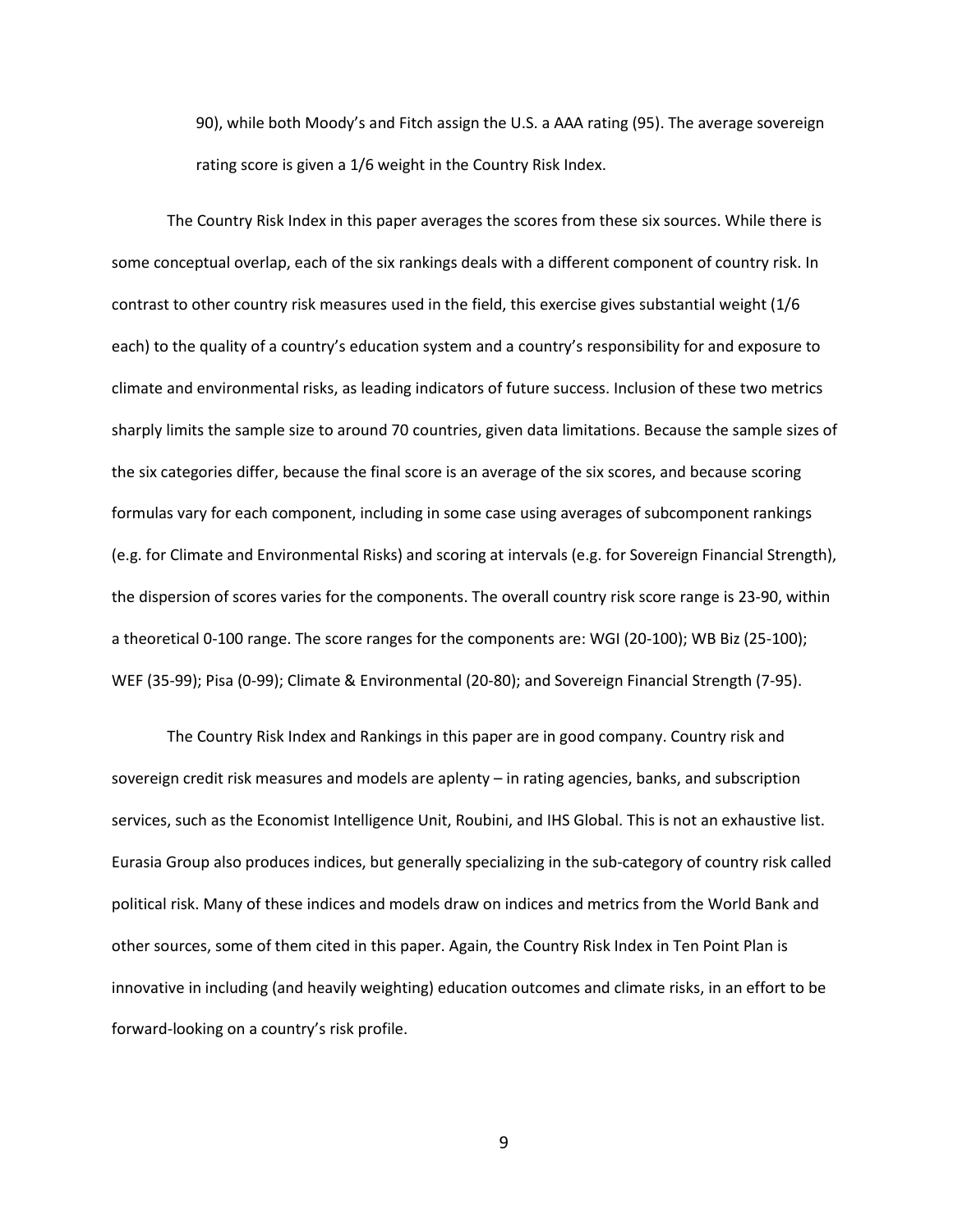The list of 71 countries, fully covered by the data, ranked by the Country Risk Index from highest (i.e., lowest risk) to lowest rank (highest risk) as of Feb. 2020, is as follows: Sweden, Singapore, Finland, Denmark, Norway, United Kingdom, Switzerland, Germany, Canada, Netherlands, New Zealand, United States, Austria, Australia, Korea, France, Japan, Ireland, Iceland, Estonia, Belgium, Luxembourg, Poland, Slovenia, Lithuania, China, Czech Republic, Latvia, Israel, Portugal, Slovak Republic, Malta, United Arab Emirates, Malaysia, Chile, Italy, Hungary, Cyprus, Qatar, Croatia, Russian Federation, Uruguay, Romania, Bulgaria, Thailand, Serbia, Costa Rica, North Macedonia, Georgia, Peru, Saudi Arabia, Greece, Colombia, Mexico, Montenegro, Kazakhstan, Panama, Turkey, Albania, Azerbaijan, Indonesia, Jordan, Morocco, Moldova, Philippines, Ukraine, Dominican Republic, Brazil, Argentina, Bosnia & Herzegovina, Lebanon.

**Notes on Sources**: A version of this paper is available with extensive endnotes. The following is a list of sources:

**International organizations**: World Bank (World Governance Indicators, Ease of Doing Business, World Development Indicators, WITS trade statistics, carbon emissions, Gini index, and other data, as well as reports, including an article by WB Chief Economist Pinelopi K. Goldberg, "The Future of Trade", June 2019); IMF (Article IV Staff Reports 2016-20, [WEO,](https://www.imf.org/en/Publications/WEO) [Global Debt Database,](https://www.imf.org/external/datamapper/datasets/GDD) Working Papers, including on [inequality and labor mobility,](https://www.imf.org/en/Publications/WP/Issues/2019/06/03/Stranded-How-Rising-Inequality-Suppressed-US-Migration-and-Hurt-Those-Left-Behind-46824) article on [carbon pricing\)](https://www.imf.org/en/News/Podcasts/All-Podcasts/2019/06/28/ian-parry-on-carbon-taxes?utm_medium=email&utm_source=govdelivery); IPCC reports (the UN climate change committee); UNHCR o[n climate disasters;](https://www.unhcr.org/en-us/climate-change-and-disasters.html) International Labor Organization (ILO) for employment data; Bank for International Settlements (BIS) for currency data; World Economic Forum (WEF) Global Competitiveness Report (2016-19) and WEF Chairman Klaus Schwab's *The Fourth Industrial Revolution*; OECD (statistics, including on inequality, e.g. Gini index and poverty, on productivity, e.g. TFP, on savings, corporate tax rates, education data i[n Education at a Glance](http://www.oecd.org/education/education-at-a-glance/) and in PISA student assessments and country education reports through 2018, other reports and press releases, etc.); Trends in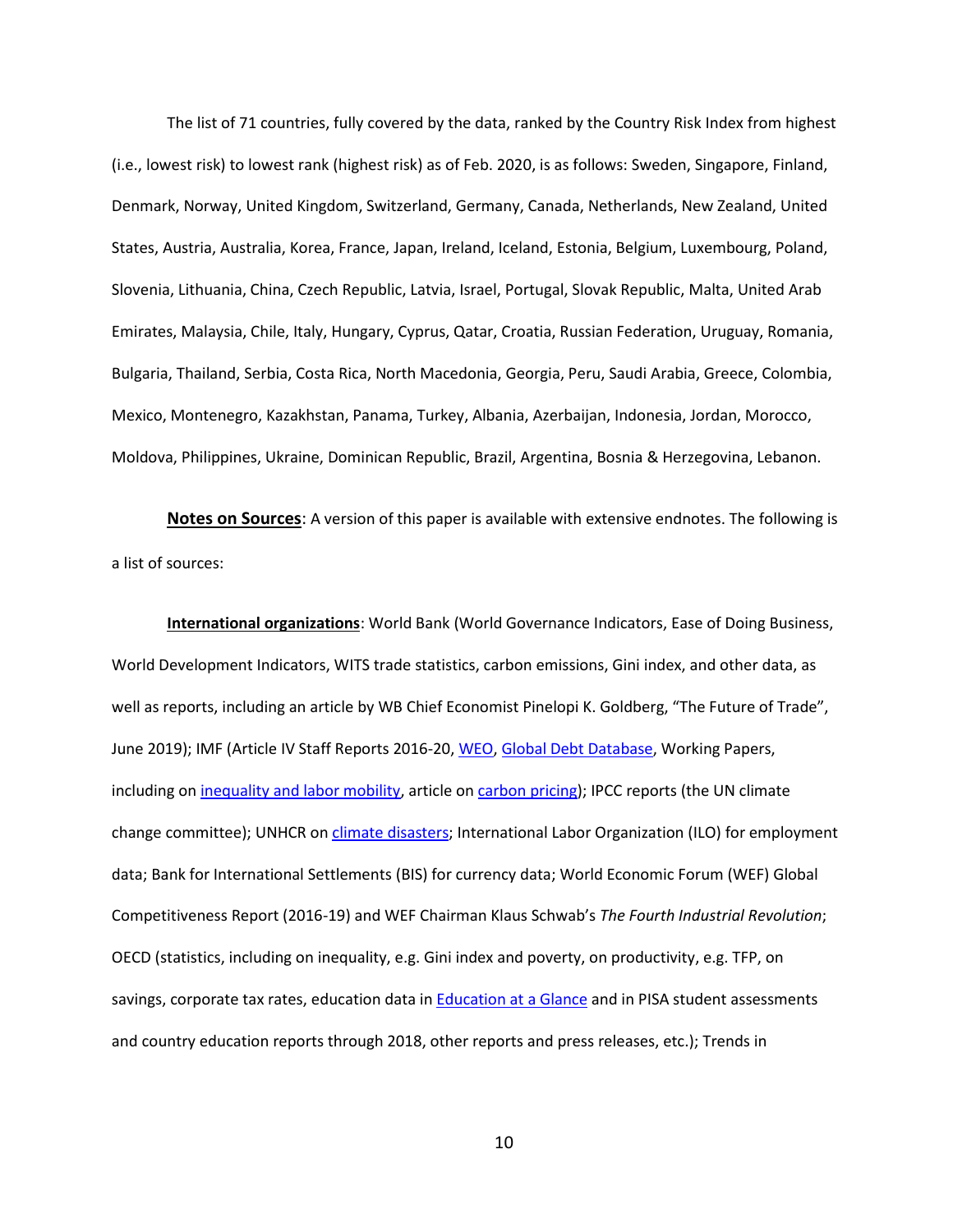International Mathematics and Science Study's (TIMSS[\) 2015 report;](https://nces.ed.gov/pubs2017/2017002.pdf) and, International Energy Agency (IAE) report on the Future of Rail, 2019.

**U.S. organizations**: U.S. Bureau of Economic Analysis (BEA) – (data on GDP, international transactions, trade, net international investment position – NIIP); Bureau of Labor Statistics (BLS) – (data on employment, productivity, inflation, [article](https://www.bls.gov/opub/mlr/2018/article/multifactor-productivity-slowdown-in-us-manufacturing.htm) on productivity - TFP - slowdown); Federal Reserve (Flow [of Funds report,](https://www.federalreserve.gov/releases/z1/default.htm) interest rate data, research and data from St. Louis Fed, ak[a FRED,](https://fred.stlouisfed.org/) etc.); Congressional Budget Office (CBO) – (reports on **budget options** an[d projections,](https://www.cbo.gov/publication/56020) [impact of corporate tax changes\)](https://www.cbo.gov/budget-options/2016/52271); Congressional Research Service (CRS) – (report titled "The North American Free Trade Agreement (NAFTA)", M. Angeles Villarreal, Ian F. Fergusson, April 16, 2015); U.S. House of Representatives (press release o[n Trade\)](https://kind.house.gov/media-center/press-releases/kind-gallagher-lahood-panetta-introduce-tariff-legislation); White House (Select Committee on AI, President Trump's executive order on carbon [pricing\)](https://www.whitehouse.gov/presidential-actions/presidential-executive-order-promoting-energy-independence-economic-growth/); President Obama's Dec. 201[5 Paris presser](https://obamawhitehouse.archives.gov/the-press-office/2015/12/01/press-conference-president-obama) on climate change; International Trade Commission  $(ITC)$  – (press release on trade and [report June 2016\)](https://www.usitc.gov/press_room/news_release/2016/er0629ll625.htm); Environmental Protection Agency (EPA) – [\(Mercury and Air Toxics Standards\)](https://www.epa.gov/mats/basic-information-about-mercury-and-air-toxics-standards); National Science Foundation (S&E indicators and reports 2016-20); NASA [\(COTS\)](https://www.nasa.gov/commercial-orbital-transportation-services-cots); [Dept of Ed. budget;](https://www2.ed.gov/about/overview/budget/history/index.html) National Assessment of Educational Progress (NAEP) – (the ["Nation's](https://nces.ed.gov/nationsreportcard/about/)  [Report Card"](https://nces.ed.gov/nationsreportcard/about/)); CIA Factbook; National Climate Assessment; National Academies of Sciences, Engineering, Medicine reports (e.g. o[n ARPAs\)](https://www.nap.edu/catalog/24778/an-assessment-of-arpa-e); Social Security Administration [\(SSA\)](https://www.ssa.gov/oact/TR/2017/tr2017.pdf), [Common Core;](http://www.corestandards.org/about-the-standards/) National Governors Association [\(https://www.nga.org/about/\)](https://www.nga.org/about/) on Common Core – ("Benchmarking for Success: Ensuring U.S. Students Receive a World-class Education," 2008, of the NGA, CCSSO and Achieve, Inc., a bipartisan, non-profit organization to raise educational standards); National Conference of State Legislatures o[n Earned Income Tax Credit \(EITC\);](https://www.ncsl.org/research/labor-and-employment/earned-income-tax-credits-for-working-families.aspx) NAACP on [Brown v. Board of Education;](https://www.naacpldf.org/case-issue/landmark-brown-v-board-education/) Freedom House – Freedom in the World annual reports; Center on Budget and Policy Priorities (CBPP) – (reports on [Social security trust funds](https://www.cbpp.org/research/social-security/policy-basics-understanding-the-social-security-trust-funds) & [Health care\)](https://www.cbpp.org/research/health/medicare-is-not-bankrupt); National Bureau of Economic Research (NBER) reports – (China trade papers by Autor, Dorn, Hanson, including "The China Shock: Learning from Labor Market Adjustments to Large Changes in Trade," NBER WP 21906, January 2016, and Xie and Freeman, July 2018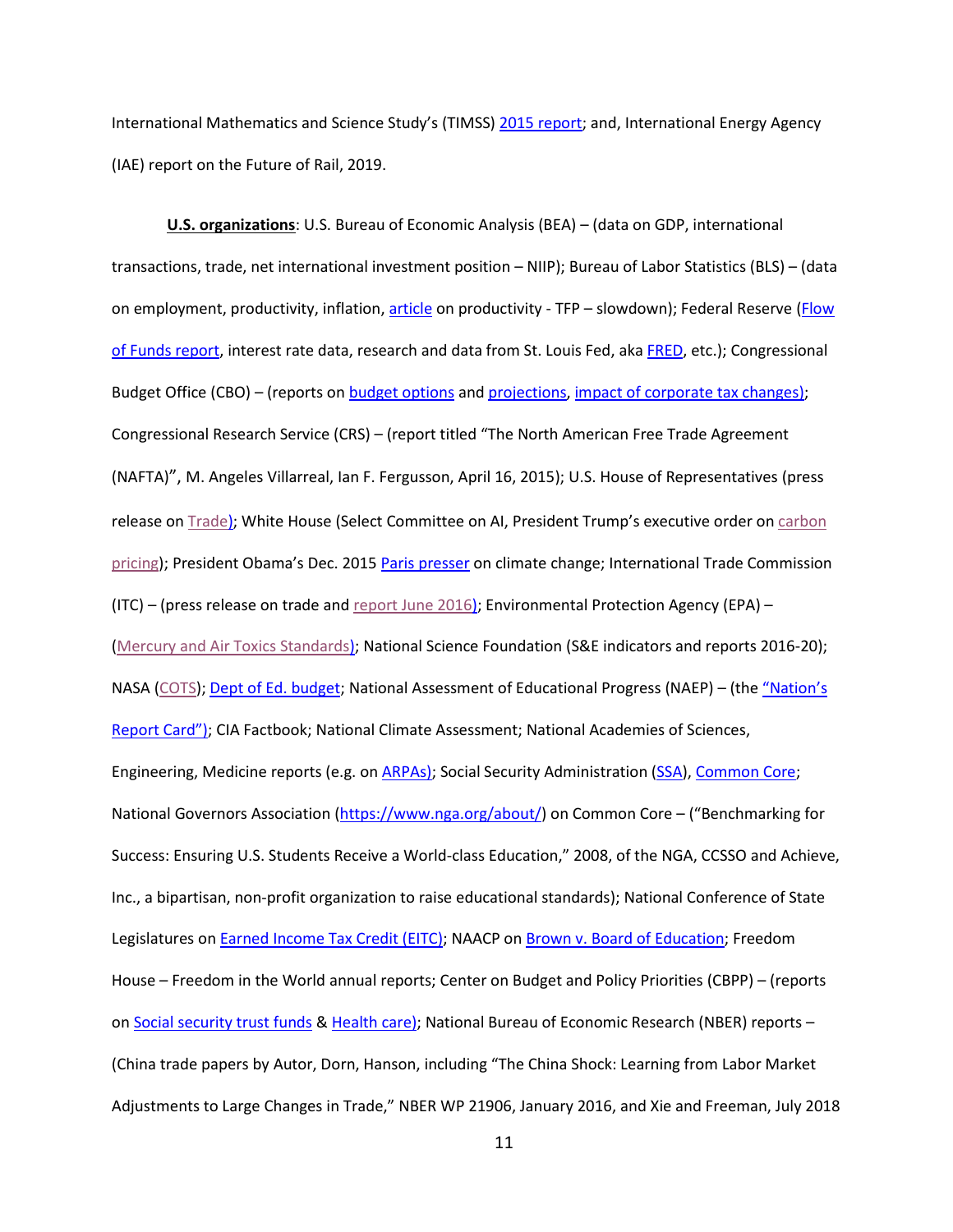WP, "Bigger Than You Thought: China's Contribution to Scientific Journals", and June 2018 paper on the ARPA model, and papers on [income inequality](https://www.nber.org/papers/w22910.pdf) and [wealth inequality\)](https://www.nber.org/papers/w24085); Brookings Institution (including the Tax Policy Center) – (2018 paper on Trump tax reform – TCJA, Wm. Haseltine's paper on [Singapore's](https://www.brookings.edu/wp-content/uploads/2016/07/AffordableExcellencePDF.pdf)  [health care system;](https://www.brookings.edu/wp-content/uploads/2016/07/AffordableExcellencePDF.pdf) [article on overstating China's GDP](https://www.brookings.edu/wp-content/uploads/2019/03/BPEA-2019-Forensic-Analysis-China.pdf), [education study,](https://www.brookings.edu/wp-content/uploads/2017/03/2017-brown-center-report-on-american-education.pdf) Harry Holzer on U.S. labor [market 2050,](https://www.brookings.edu/wp-content/uploads/2019/05/201905_Holzer-The-US-Labor-Market-in-2050-Supply-Demand-and-Public-Policy.pdf) [social cost of carbon,](https://www.brookings.edu/testimonies/the-social-costs-of-carbon/) ["big government"](https://www.brookings.edu/blog/fixgov/2017/02/13/ten-questions-and-answers-about-americas-big-government/), Brookings blogs); Council on Foreign Relations (CFR) – (["The WTO", Backgrounder by James McBride](https://www.cfr.org/backgrounder/world-trade-organization-wto) et al., September 12, 2016 and update December 10, 2019, CFR blog "Why Does Everyone Hate Made in China 2025", March 2018, and article on [China's](https://cfe.econ.jhu.edu/chinas-slowdown-meets-eye/)  [slowdown\)](https://cfe.econ.jhu.edu/chinas-slowdown-meets-eye/); [Institute of International Finance](https://www.iif.com/) (IIF) on the Red / Blue State divide, Nov. 2017; American Political Science Association (APSA) – (2013 study on political negotiation); Aspen Institute o[n LLTAs;](https://assets.aspeninstitute.org/content/uploads/2018/05/Lifelong-Learning-and-Training-Accounts-Issue-Brief.pdf?_ga=2.74750482.1894486856.1560823428-1664743796.1560823428) Union of Concerned Scientists on [global warming;](https://www.ucsusa.org/global-warming/science-and-impacts/science/each-countrys-share-of-co2.html) Pew Research Center on [inequality;](https://www.pewresearch.org/fact-tank/2018/07/12/key-findings-on-the-rise-in-income-inequality-within-americas-racial-and-ethnic-groups/) [CSIS;](https://www.csis.org/analysis/made-china-2025) PIIE trade reports; and, the Sovereign Wealth Fund Institute [\(https://www.swfinstitute.org/fund-rankings/\)](https://www.swfinstitute.org/fund-rankings/).

**Foreign country organizations**: Europa sources (Eurostat for European data, e.g. on ["lifelong](https://www.markiteconomics.com/Survey/PressRelease.mvc/5b44eec864a24ca29ecd317e65e22ac8)  [learning"](https://www.markiteconomics.com/Survey/PressRelease.mvc/5b44eec864a24ca29ecd317e65e22ac8), [NIIP\)](https://ec.europa.eu/eurostat/databrowser/view/tipsii40/default/table?lang=en); [European Central Bank](https://www.ecb.europa.eu/pub/pdf/other/ecb.targetar2017.en.pdf) and national central banks; the [European Commission;](https://ec.europa.eu/info/business-economy-euro/euro-area_en) the [European Parliament;](http://www.europarl.europa.eu/RegData/etudes/BRIE/2014/497755/IPOL-ECON_NT(2014)497755_EN.pdf) the [ESM;](https://www.esm.europa.eu/) German government [\(Industry 4.0 strategic plan,](https://www.plattform-i40.de/PI40/Navigation/EN/Industrie40/WhatIsIndustrie40/what-is-industrie40.html) [Hi-tech plan,](https://www.hightech-strategie.de/de/The-new-High-Tech-Strategy-390.php) and [National Industrial Strategy 2030\)](https://www.bmwi.de/Redaktion/EN/Publikationen/Industry/national-industry-strategy-2030.html), [Bundestag,](https://www.bundestag.de/en/parliament/plenary/distributionofseats) [Hanover Messe trade fair](https://www.hannovermesse.de/home) ; Singapore government [\(Future](https://www.skillsfuture.sg/AboutSkillsFuture#section5)  [Economy Council,](https://www.skillsfuture.sg/AboutSkillsFuture#section5) SkillsFuture); Canadian government [\(Elections Canada,](https://www.elections.ca/home.aspx) [ICT Council Canada\)](https://www.ictc-ctic.ca/wp-content/uploads/2017/04/ICTC_Outlook-2021.pdf); and, Chinese government (data).

**Notable books and articles**: Dr. Martin Luther King, Jr. "Letter from a Birmingham Jail" and *Why We Can't Wait* 1963-64; Reinhart & Rogoff *This Time is Different*; Ian Morris, *Why the West Rules—For Now*; Charles Kindleberger, "An Explanation of the 1929 Depression", in *The World in Depression*; Robert Gilpin, *Global Political Economy*; Thomas Oatley, *International Political Economy*; Lairson & Skidmore, *International Political Economy*; Michael Mandelbaum, *The Road to Prosperity*; N. Gregory Mankiw, *Macroeconomics*; Dani Rodrik, *The Globalization Paradox: Democracy and the Future of the World*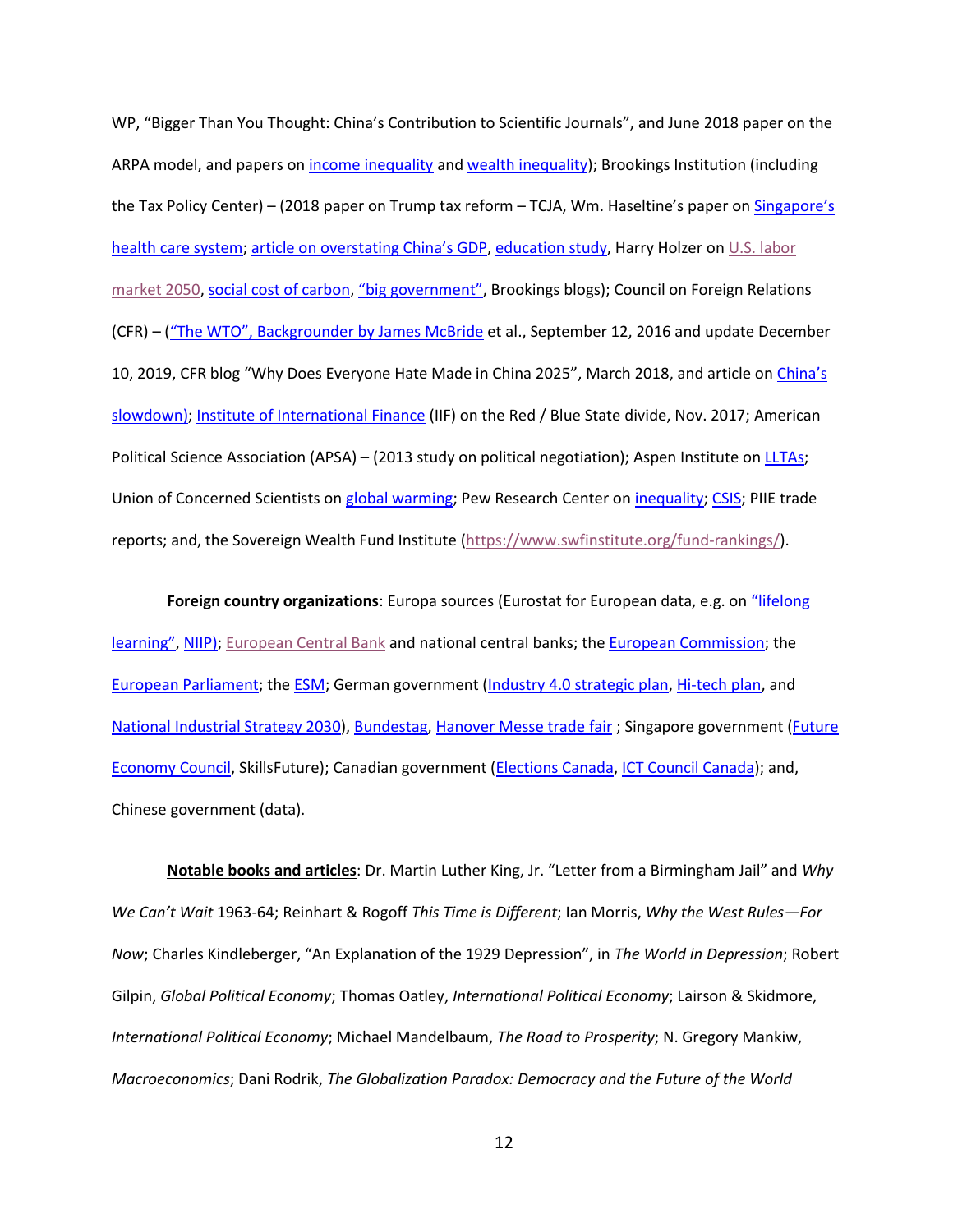*Economy*; Jagdish Bhagwati, *In Defense of Globalization*. Paul Kennedy, *The Rise and Fall of the Great Powers*; Barbara W. Tuchman, *The Guns of August*; Stephen Van Evera, *Causes of War*; E.H. Carr, *The Twenty Years' Crisis*; Immanuel Kant, Democratic peace theory in "Perpetual Peace", 1795; Michael W. Doyle, ["Kant, Liberal Legacies and Foreign Affairs](https://web.archive.org/web/20140216082244/http:/www.politics.ubc.ca/fileadmin/user_upload/poli_sci/Faculty/price/Debating_the_Democratic_Peace__Doyle.pdf)".

**Companies and academic institutions**: McKinsey (McKinsey Global Institute, reports on "Climate Risk and Response", January 2020, "Globalization in Transition: the Future of Trade and Value Chains", January 2019, the Sustainability Blog, McKinsey Classics, such as Richard Rumelt's discussion of Steve Jobs' smart phone insights as a paradigm for effective strategic planning, in February 2019's "What is Strategy?", etc.); rating agencies, including the Fitch Sovereign Data Comparator; polling organizations; Eurasia (including "The Trans-Pacific Partnership", 2015); Olivier Blanchard, Journal of Economic Perspectives (2018); Yale and Columbia (climate and environmental data); MIT (on [climate refugees\)](https://www.technologyreview.com/s/613342/get-ready-for-tens-of-millions-of-climate-refugees/); Harvard (on Singapore's digitalization initiative calle[d Smart Nation\)](https://ash.harvard.edu/files/ash/files/282181_hvd_ash_paper_jj_woo.pdf); [Maddison Project Database,](https://www.rug.nl/ggdc/historicaldevelopment/maddison/releases/maddison-project-database-2018) University of Groningen, the Netherlands; [Nicholas Lardy article on China's economy](https://www.rba.gov.au/publications/confs/2016/pdf/rba-conference-volume-2016-lardy.pdf); European Educational Research Journal on [Germany's "PISA shock"](https://journals.sagepub.com/doi/pdf/10.2304/eerj.2009.8.3.476) (2009); Ben Bernanke quotes and blogs; Lawrence Summers et al., Business Economics, 2014; Alexander Janus, Social Science Quarterly, 2010, article on immigration attitudes; article on [Germany's Hartz labor reforms](https://www.foreignaffairs.com/articles/germany/2017-09-11/germany-after-hartz-reforms); article on Carbon capture [and storage;](http://www.ccsassociation.org/what-is-ccs/) Tel Aviv University research on [sustainable plastics tech;](https://phys.org/news/2018-12-sustainable-plastics-horizon.html) and, Morgan Stanley, ABN Amro, Credit Suisse, **IHS Markit** periodic economic and market reports.

**Press sources**: Economist, Atlantic, Politico, BBC, New York Times (including [article with Xi](https://www.nytimes.com/2016/10/05/world/asia/china-president-xi-jinping-successor.html)  [Jinping quote\)](https://www.nytimes.com/2016/10/05/world/asia/china-president-xi-jinping-successor.html), WAPO, Guardian, NPR, Vox, CNBC, Bloomberg, Yahoo Finance, Inc. [\(Tim Cook quote\)](https://www.inc.com/glenn-leibowitz/apple-ceo-tim-cook-this-is-number-1-reason-we-make-iphones-in-china-its-not-what-you-think.html), Smithsonian Magazine [\(article on Detroit as arsenal of democracy\)](https://www.smithsonianmag.com/smart-news/when-detroit-was-arsenal-democracy-180962620/), US News and World Report's state [rankings,](https://www.usnews.com/news/best-states/rankings/education) [EdWeek](https://mobile.edweek.org/index.jsp?DISPATCHED=true) on [Common Core,](https://www.edweek.org/ew/articles/2017/11/13/even-when-states-revise-standards-the-core.html) Slate, Chicago Tribune, Roll Call, The Hill, PBS (e.g. documentary on the Roosevelts), Forbes, Maclean's, CBC, Globe and Mail, Foreign Affairs (e.g. Mickey, Levitsky and Way,